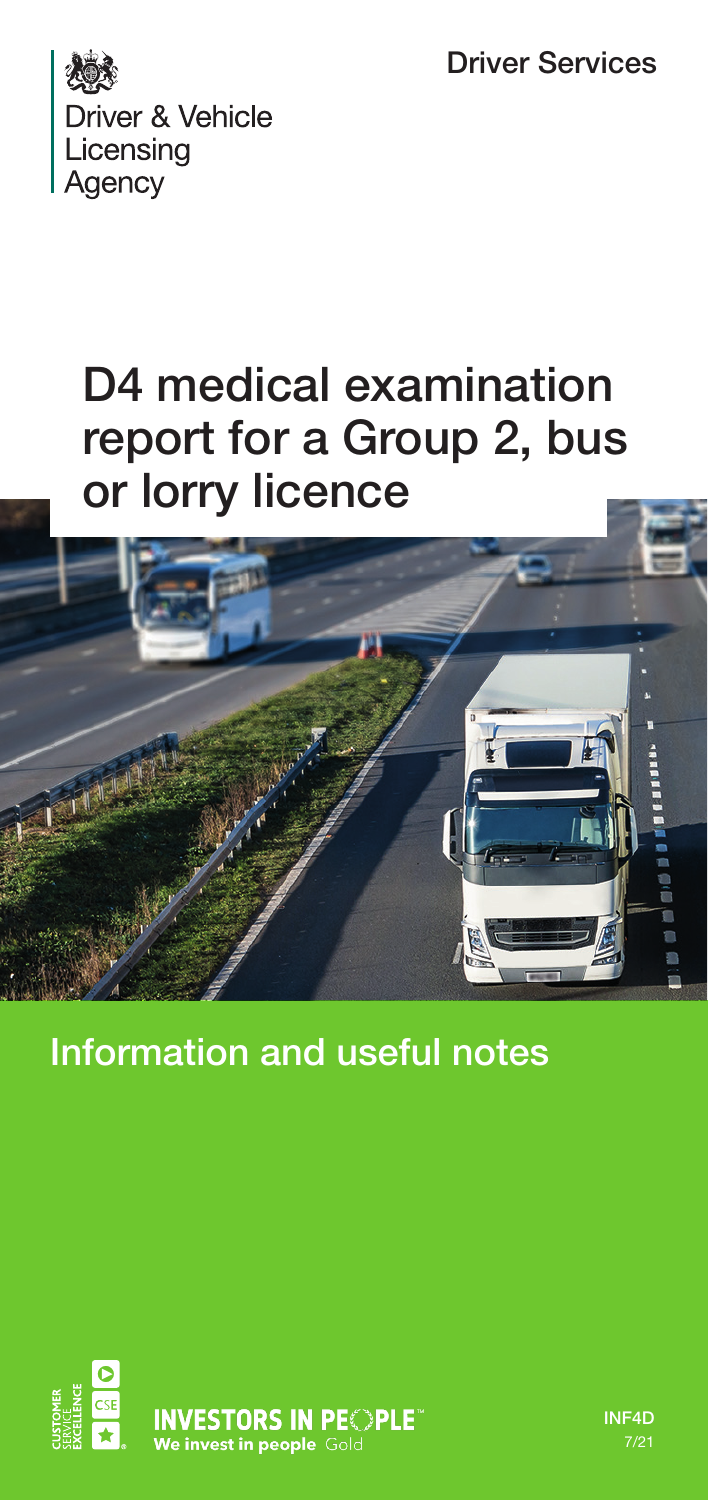### **Contents**

| D. Information for the optician or optometrist11 |  |
|--------------------------------------------------|--|

### **How to fill in D4**

Please make sure you write within the white boxes and leave a space between each word. See example below.

|                | a             | $\sqrt{ }$          | a h           |              |               | $ \mathcal{M} $ | 0               | $\sqrt{ }$ | $\overline{q}$ | a | $\sqrt{n}$ |  |  |  |
|----------------|---------------|---------------------|---------------|--------------|---------------|-----------------|-----------------|------------|----------------|---|------------|--|--|--|
|                |               |                     |               |              |               |                 |                 |            |                |   |            |  |  |  |
|                | Date of birth |                     |               |              |               | 220376          |                 |            |                |   |            |  |  |  |
| <b>Address</b> |               |                     |               |              |               |                 |                 |            |                |   |            |  |  |  |
|                | 1 2 2         |                     |               | B u r        |               |                 | $\vert n \vert$ | S          |                |   |            |  |  |  |
|                | r             | e                   | $\mathcal{S}$ | c e          |               | п               | t               |            |                |   |            |  |  |  |
| E              |               | $\cdot$ $i^{\perp}$ | M             | $\mathbf{b}$ | $\mathcal{U}$ | r               | a               | И          |                |   |            |  |  |  |

### **When do you need a D4 medical examination report?**

#### **You will need a D4 medical examination report:**

- if this is your first application for a Group 2 bus or lorry licence
- if you are applying to renew your Group 2 entitlement at 45
- from 45 on, a D4 will be needed every 5 years until you are 65 when you will need one annually
- if you are under 70, hold a medically restricted car licence and held this licence before 1 January 1997 and wish to apply for C1 or C1/D1 entitlement (vehicles between 3500kg and 7500kg and/or a maximum of 16 passenger seats)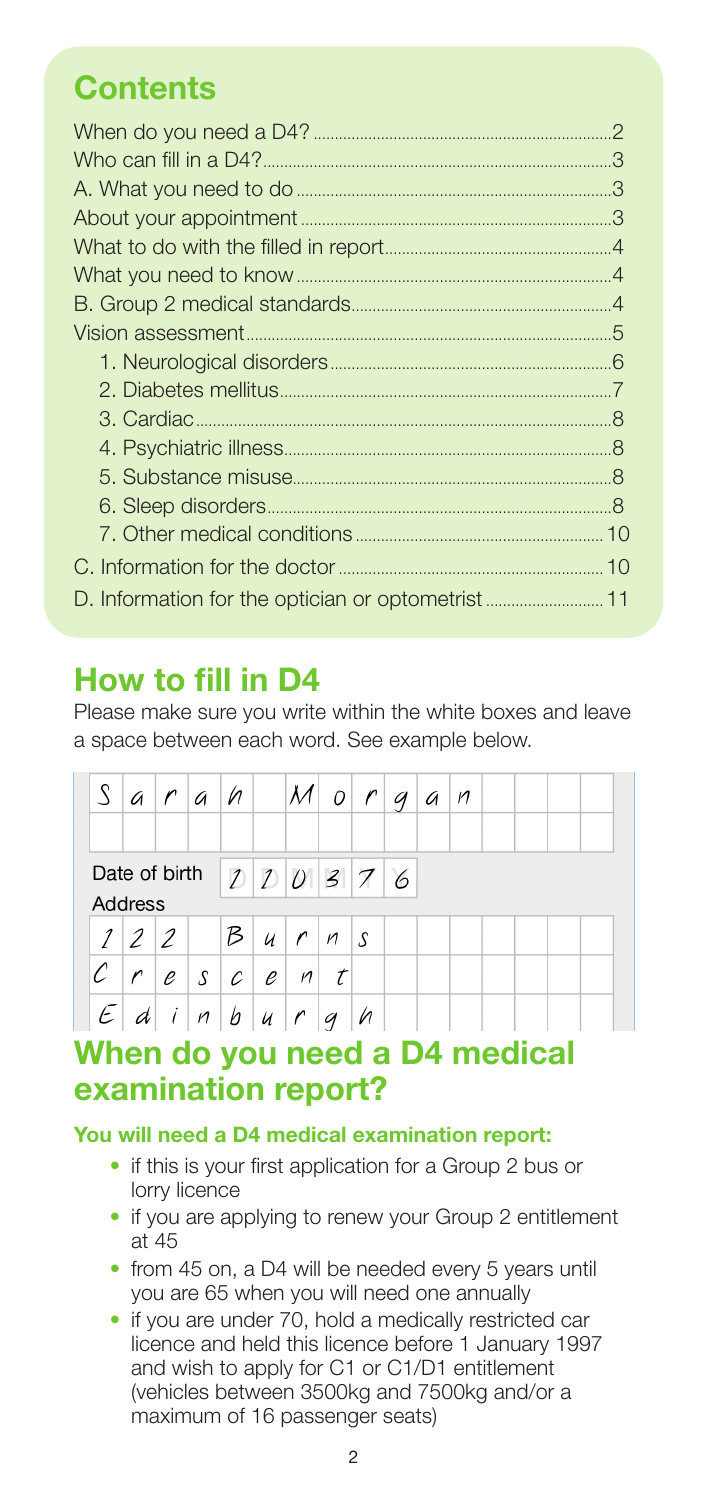- if you are applying for a new Group 2 provisional licence and a D4 has not been submitted in the last 12 months
- if you are a NI or EU or EEA driving licence holder whose authority to drive Group 2 in Great Britain has run out
- if you are 70 and still need C1 and D1 entitlement. you will need to have a D4 every 3 years.

#### **Please note**

You do not need to send in a D4 when you renew a medically restricted licence until you are 45. If you are over 45 and have a medically restricted licence, a D4 will be required every 5 years.

Further information is available at **www.gov.uk/driving-medical-conditions**

### **Who can fill in the D4?**

The medical examination includes a vision assessment which must be filled in by a doctor, optician or optometrist. Some doctors will be able to fill in both the vision and medical assessment.

If your doctor is unable to fully answer all the questions on the vision assessment you must have it filled in by an optician or optometrist. Please note that the doctor must be GMC registered and licensed to practice in the United Kingdom or registered within the EU.

If you use a different doctor, or a company providing this service, then all their details must be provided including their email address and contact number.

### **A. What you need to do**

#### **To check you meet the Group 2 medical standards:**

- read section B of this booklet to find out if you can meet the medical standards needed for driving **before** you make an appointment. If you have any doubts about whether you can meet the standards or not, ask a doctor, optician or get further advice at **www.gov.uk**
- you should check when you make the appointment that the medical professional is able to measure your visual acuity to the 6/7.5 line of a Snellen chart. If you wear glasses to drive, the medical professional must be able to confirm the strength of your glasses (dioptres) from your prescription

**If the doctor is unable to fully and accurately fill in the vision assessment you must arrange for it to be filled in by an optician or optometrist.**

### **About your appointment**

#### **When you go to your appointment you should take:**

• identification documents – a combination of two or more can be accepted as identification: birth certificate, marriage certificate, medical card, driving licence, passport, paid utility bills, bank or building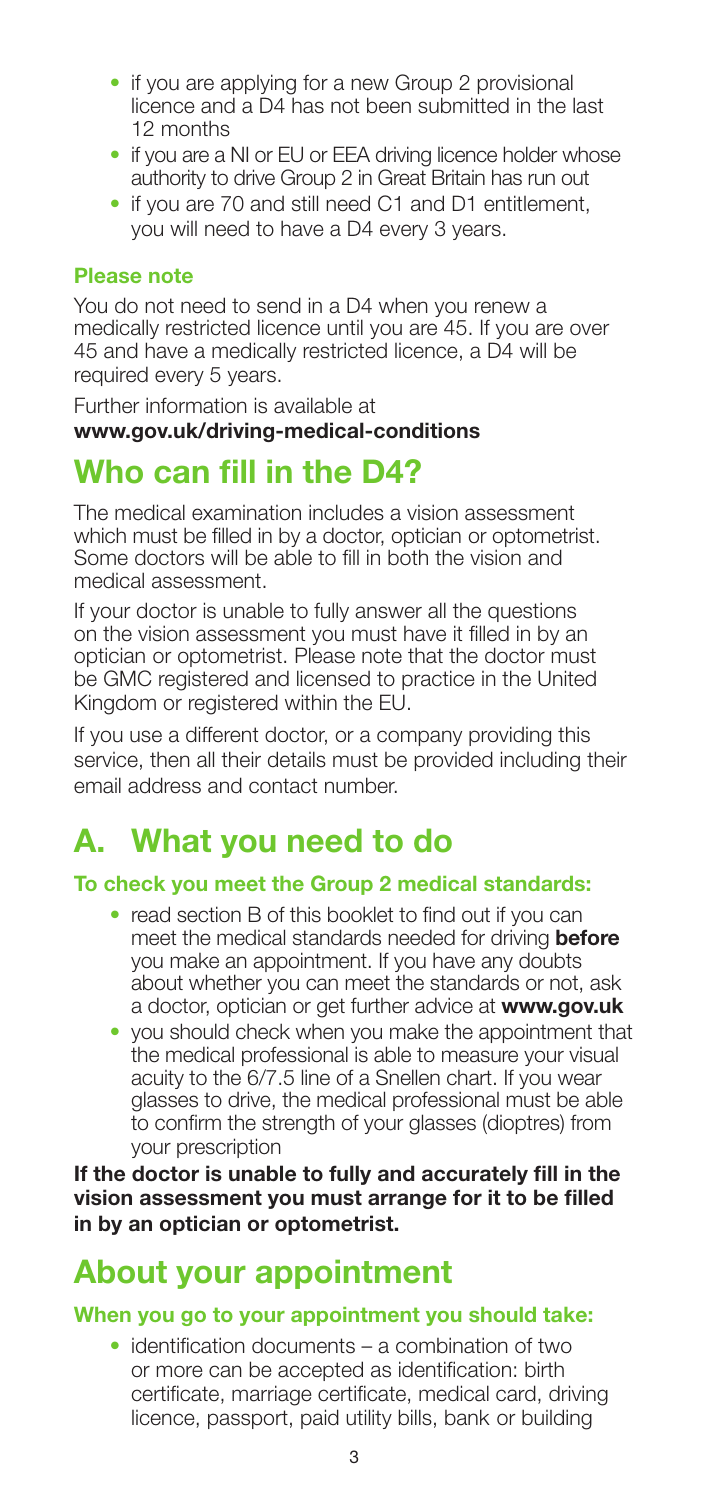society cards or statements, National Insurance number card, payslip, letter from Benefits Agency, papers from Home Office

- your driving glasses and your glasses prescription if you wear glasses (not contact lenses) to meet the eyesight standard needed for driving
- a copy of your prescription if the medical is being filled in by a doctor other than your own GP
- this information booklet as it contains important information for the doctor, optician or optometrist

**At the appointment you should:** • fill in the grey section on page 1 (left hand side) 'Your details' and page 8 (consent and declaration) along with your name and date of birth at the foot of all other pages on the D4 when you are with the doctor carrying out the medical examination

Check all sections of the medical report have been fully filled in. If you send us an incomplete report your application will be returned.

### **What to do with the filled in report**

Send the filled in D4 (vision and medical assessment) with your application form and driving licence to DVLA, Swansea, SA99 1BR. If you do not send all the forms together, the processing of your application will be delayed.

### **What you need to know**

- The D4 is valid for a period of 4 months from the date the doctor and optician or optometrist signs and dates it.
- The evesight examination must be undertaken using the prescription currently worn for driving.
- DVLA is not responsible for any fees you have paid to a doctor, optician or optometrist. This also applies if you are unable to meet the medical standards of fitness to drive Group 2 vehicles and your application has to be refused.

**If you develop a condition that could affect your ability to drive safely and you hold any type of driving licence, you MUST tell DVLA immediately. Please see section B.**

### **B. Group 2 medical standards**

#### **Medical standards required for drivers of Group 2 vehicles (lorries, buses and minibuses) are higher than those required for Group 1 (car and motorcycle) drivers.**

These standards also apply when renewing categories C1 (small or medium lorries between 3500–7500kg) and D1 (minibuses not for hire or reward) which were given when a car driving test was passed before 1 January 1997.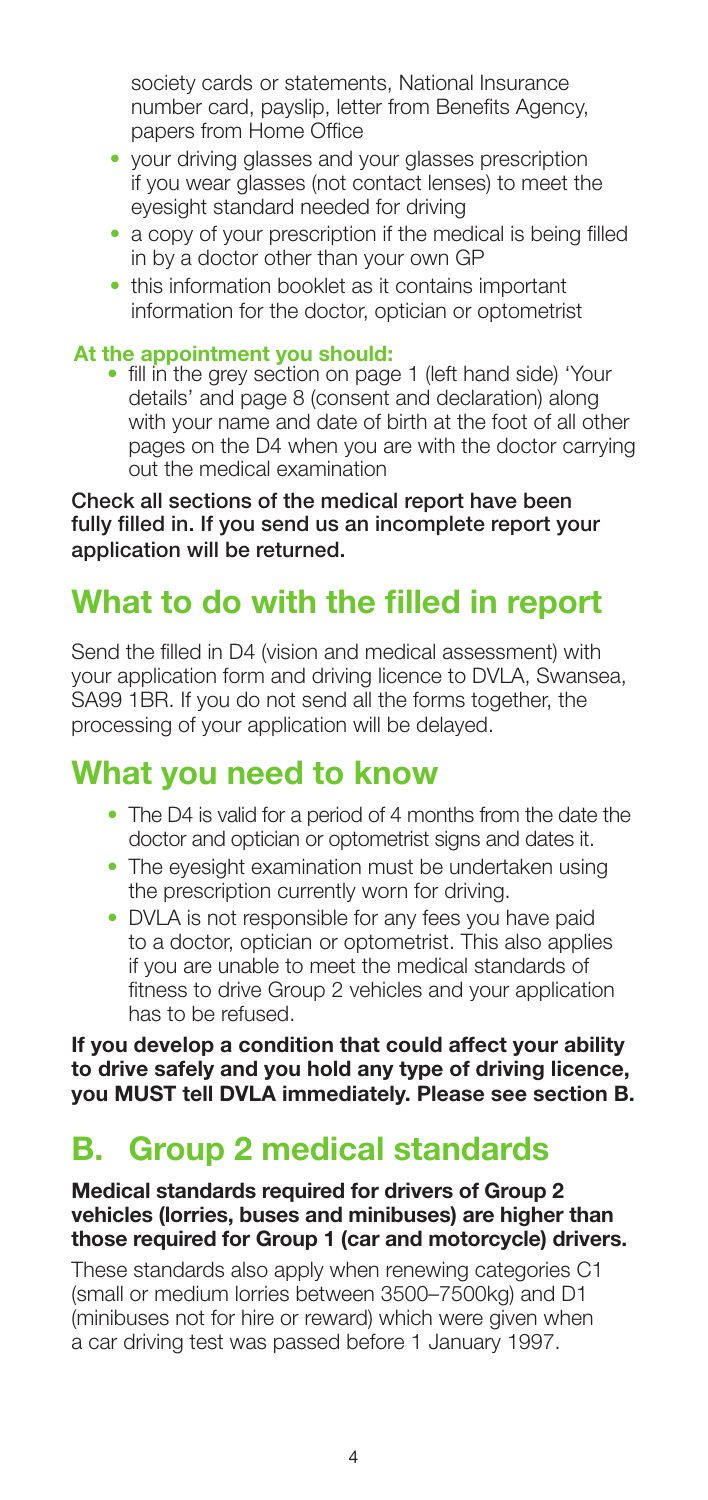You can get more information about the medical standards from:

Drivers Medical Group DVLA, Swansea SA99 1TU Or, phone 0300 790 6806.

### **Vision assessment**

### **Visual acuity**

All drivers must be able to read in good light, with glasses or contact lenses if worn, a car number plate from 20 metres (post 01.09.2001 font) and have eyesight (visual acuity) of 6/12 (decimal Snellen equivalent 0.5) or better.

#### **Applicants for Group 2 entitlements must also have, as measured by the 6 metre Snellen chart:**

- a visual acuity of at least 6/7.5 (decimal Snellen equivalent 0.8) in the better eye
- a visual acuity of at least 6/60 (decimal Snellen equivalent 0.1) in the worse eye

This may be achieved with or without glasses or contact lenses. Snellen readings with a plus  $(+)$  or minus (-) are not acceptable e.g. 6/6-2 or 6/9+3.

If **glasses** (not contact lenses) are worn for driving, the spectacle prescription of either lens used must not be of a corrective power greater than **plus 8 (+8)** dioptres in any meridian.

If you cannot meet the above standard we may still be able to issue a Group 2 licence in the below circumstances. If a Group 2 licence is held on 31 December 1996 and you have:

- a corrected visual acuity of at least 6/9 (decimal Snellen equivalent 0.6) in the better eve and 6/12 (decimal Snellen equivalent 0.5) in the worse eye
- an uncorrected visual acuity of 3/60 (decimal Snellen equivalent 0.05) in at least one eye

If a Group 2 licence is held on 1 March 1992 and you have:

- a corrected visual acuity of at least 6/12 (decimal Snellen equivalent 0.5) using both eyes together
- an uncorrected visual acuity of at least 3/60 (decimal Snellen equivalent 0.05) in at least one eye

You will also need to fill in a certificate about your recent Group 2 driving experience, DVLA will send this certificate for you to fill in once they get a valid application.

You will not be able to apply for any new lorry or bus entitlements that you have not previously held.

Car driving licence holders who are renewing category C1 (small or medium lorries between 3500 – 7500kg) need to:

- meet the number plate test, and
- have eyesight (visual acuity) of 6/12 (decimal Snellen equivalent 0.5) or better

Car driving licence holders who are renewing category D1 (minibuses not for hire or reward) must meet the eyesight standard for Group 2 drivers.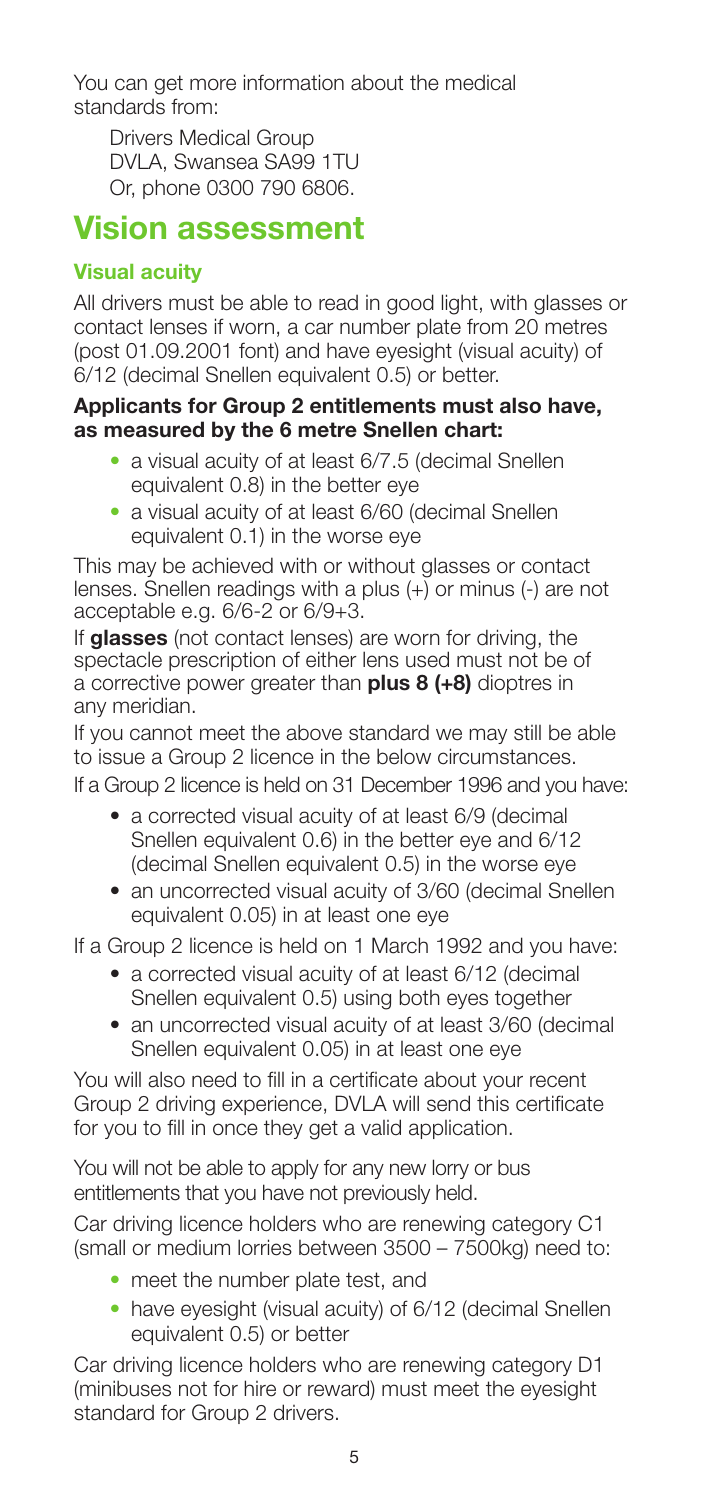#### **Monocular vision**

Drivers who have sight in one eye only or their sight in one eye has deteriorated to a corrected acuity of less than 3/60 (decimal Snellen equivalent 0.05) cannot normally be licensed to drive Group 2 vehicles. The exceptions are:

- 1. You were licensed to drive Group 2 vehicles before 1 April 1991 and the Traffic Commissioner who issued the licence knew that you had sight in only one eye before 1 January 1991, you must have:
	- a visual acuity of at least 6/12 (decimal Snellen equivalent 0.5) if you held a Group 2 licence on 1 April 1983
	- 6/9 (decimal Snellen equivalent 0.6) if you were licensed after that date

DVLA will send you a certificate of experience for you to fill in once they get a valid application.

You cannot apply for new vehicle category entitlements – only those you had previously held.

2. You are applying to renew entitlement to drive category C1 (vehicles between 3500kg and 7500kg) that was granted with your Group 1 (car and motorcycle) licence if you had passed a car driving test before 1 January 1997.

#### **Uncontrolled symptoms of double vision**

If you have uncontrolled symptoms of double vision, or you have double vision treated with a patch, you will not be allowed to hold a Group 2 licence.

#### **Intolerance to glare**

If you have symptoms of intolerance to glare you will not be allowed to hold a Group 2 licence. Intolerance refers to a situation whereby the glare impairs or distorts vision, rather than those situations where it results in discomfort only.

#### **Visual field**

- The horizontal visual field should be at least 160 degrees.
- The extension should be at least 70 degrees left and right and 30 degrees up and down.
- No defect should be present within a radius of the central 30 degrees.

### **1. Neurological disorders**

#### **Epilepsy or liability to epileptic seizures**

If you have been diagnosed as having epilepsy, (this includes all events: major, minor and auras), you will need to remain free of seizures without taking anti-epilepsy medication for 10 years.

If you have a condition that causes an increased liability to seizures, for example a serious head injury, the risk of you having a seizure must have fallen to no greater than 2% per annum prior to application.

If you have had only an isolated seizure, you may be entitled to drive lorries and buses 5 years from the date of the seizure, provided that you are able to satisfy the following criteria: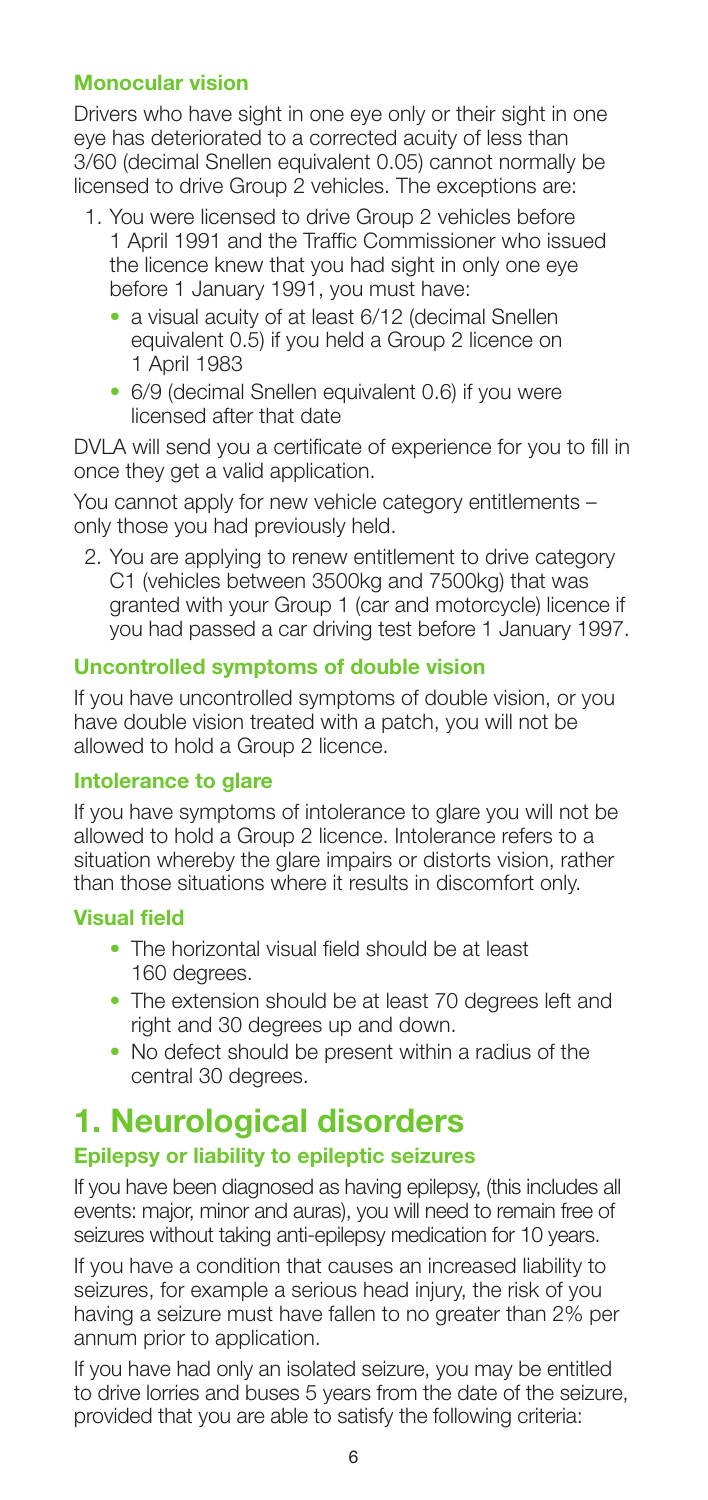- no relevant structural abnormality has been found in the brain on imaging
- no definite epileptic activity has been found on EEG (record of the brain waves)
- you have not been prescribed medication to treat the seizure for at least 5 years since the seizure
- you have the support of your neurologist
- your risk of a further seizure is considered to be 2% or less per annum (each year)

DVLA must refuse an application or revoke the licence if you cannot meet these conditions.

You are strongly advised to discuss your eligibility to apply for your driving licence with your doctor before getting a D4 report filled in. See following conditions:

- a stroke or transient ischemic attack (TIA) within the last 12 months
- unexplained loss of consciousness with liability to recurrence
- Meniere's disease, or any other sudden and disabling dizziness or vertigo within the past year, with a liability to recurrence
- major brain surgery or recent severe head injury with serious continuing after-effects or a likelihood of causing seizures
- Parkinson's disease, multiple sclerosis or other chronic neurological disorders with symptoms likely to affect safe driving

DVLA must refuse an application or revoke the licence if you cannot meet these conditions.

## 2. Diabetes mellitus

#### **Insulin treated diabetes**

If you have insulin-treated diabetes you may apply for a Group 2 licence as long as you can meet the strict criteria for controlling and monitoring diabetes. This includes:

- having at least 3 continuous months of blood glucose (sugar) readings available for inspection on a blood glucose meter(s) with a memory function
- undertaking blood glucose monitoring at least twice daily (even on days when not driving) and at times relevant to driving (no more than 2 hours before the start of the first journey and every 2 hours while driving)

FGM and RT-CGM interstitial fluid glucose monitoring systems are not permitted for the purposes of Group 2 driving and licensing. Group 2 drivers who use these devices must continue to monitor finger prick capillary blood glucose levels. If you are able to meet all the criteria (see leaflet INS186) you will be required to undertake an annual assessment by a hospital consultant specialising in the treatment of diabetes. This will be arranged by DVLA.

Leaflet INS186 (A guide for drivers with diabetes who wish to apply for vocational entitlement) is available to download from **<www.gov.uk/diabetes-driving>**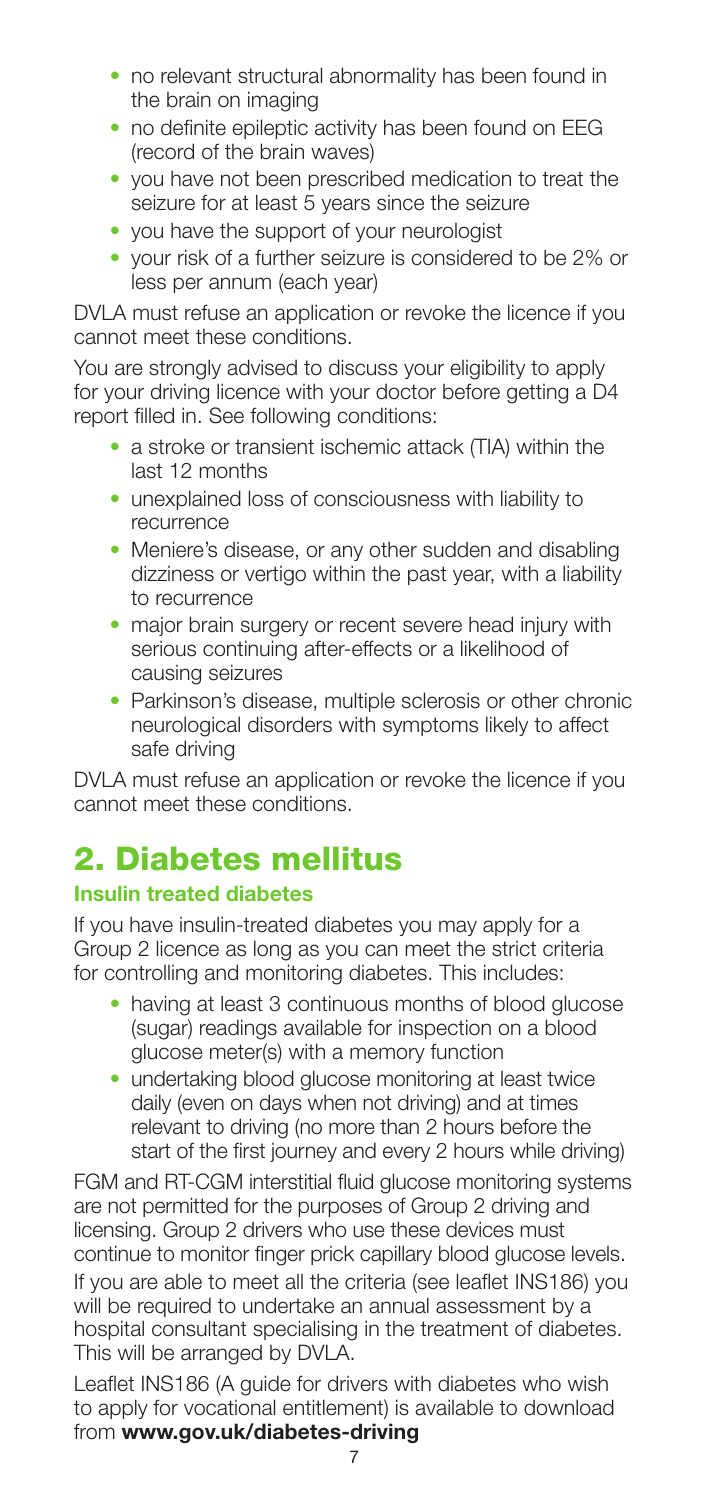#### **Sulphonylurea or glinide treated diabetes**

If you have diabetes treated with a sulphonylurea or glinide, for example Gliclazide, you must undertake blood glucose (sugar) monitoring at least twice daily and at times relevant to driving (no more than 2 hours before the start of the first journey and every 2 hours while driving).

### **3. Cardiac**

#### Other medical conditions

An applicant or existing licence holder is likely to be refused a Group 2 licence if they cannot meet the recommended medical guidelines for any of the following:

- within 3 months of a coronary artery bypass graft (CABG)
- angina, heart failure or cardiac arrhythmia which remains uncontrolled
- implanted cardiac defibrillator
- hypertension where the resting blood pressure is consistently 180 mm/Hg systolic or more or 100 mm/Hg diastolic or more

### **4. Psychiatric illness**

An applicant or existing licence holder is likely to be refused a Group 2 licence if they cannot meet the recommended medical guidelines for any of the following:

- psychotic illness in the past 12 months
- serious psychiatric illness
- if major psychotropic or neuroleptic medication is being taken
- dementia
- cognitive impairment likely to affect safe driving

### **5. Substance misuse**

An applicant or existing licence holder is likely to be refused a Group 2 licence if they cannot meet the recommended medical guidelines for the following:

• alcohol or drug misuse in the past 1 year or alcohol or drug dependance in the past 3 years

### **6. Sleep disorders**

#### **Facts you should know about excessive sleepiness or tiredness and driving**

#### **There is no excuse for falling asleep at the wheel and it is not an excuse in law.**

- Up to one fifth of accidents on motorways and other monotonous types of roads may be caused by drivers falling asleep at the wheel.
- 18 to 30 year old males are more likely to fall asleep at the wheel when driving late at night.
- Modern life styles such as early morning starts, shift work, late and night socialising, often lead to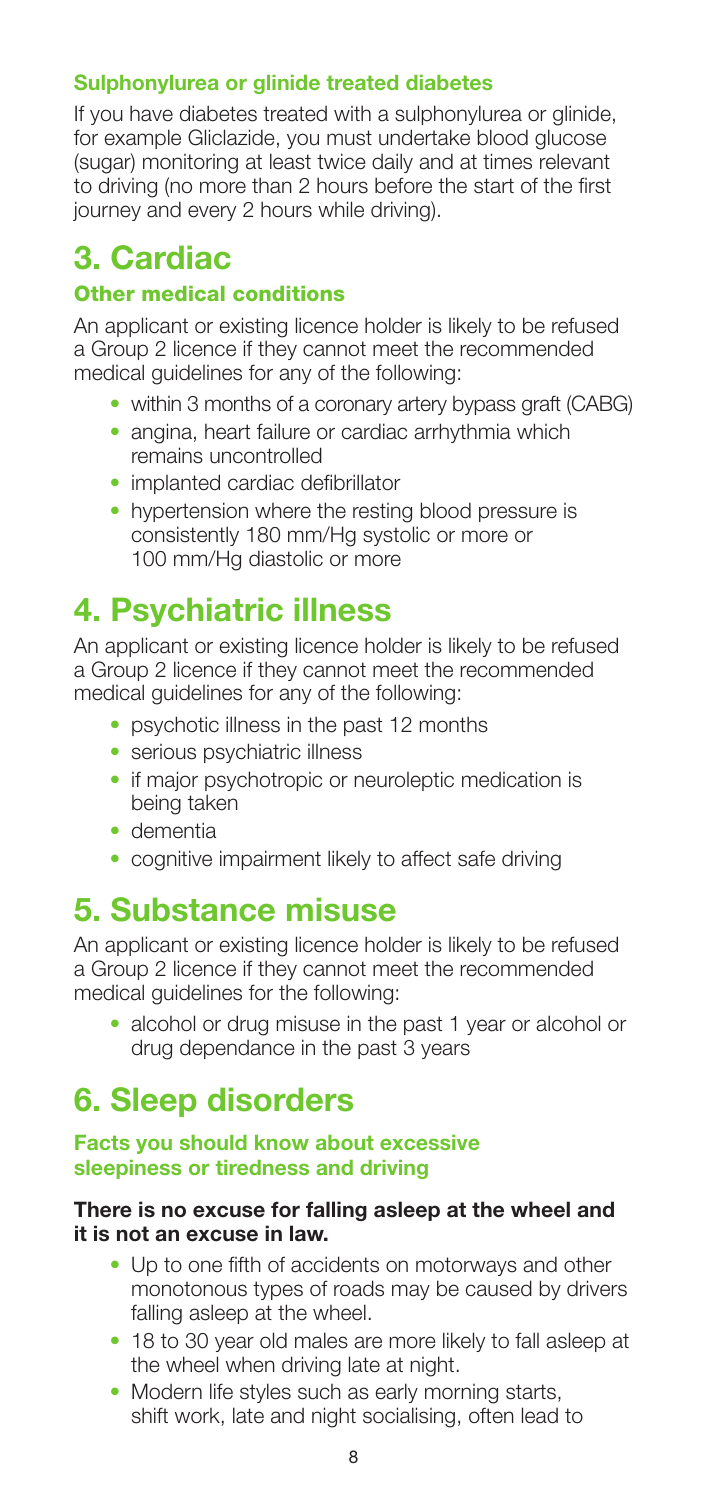excessive tiredness by interfering with adequate rest.

- Drivers who fall asleep at the wheel usually have a degree of warning.
- Natural sleepiness or tiredness occurs after eating a large meal.
- Changes in body rhythm produce a natural increased tendency to sleep at two parts of the day: Midnight to 6am and 2pm to 4pm.
- Although no one should drink and drive at any time, alcohol consumed in the afternoon may be twice as potent in terms of producing sleepiness and driving impairment as the same amount taken in the evening.
- Prescribed or over-the-counter medication can cause sleepiness as a side effect, always check the label if you intend to drive.

#### **Medical conditions causing sleepiness**

All drivers are subject to the pressures of modern life, but many drivers are unaware that some medical conditions also cause excessive sleepiness or tiredness. These, alone or in combination with the factors mentioned previously, may be sufficient to make driving unsafe. A road traffic accident may be the first clear indication of such a sleep disorder.

#### **If you know you have uncontrolled sleepiness you MUST not drive.**

#### **Obstructive Sleep Apnoea (OSA) and Obstructive Sleep Apnoea Syndrome (OSAS)**

OSAS is a condition which often goes undiagnosed. If it is not fully assessed and treated, this can cause sleepiness and other symptoms which can be a serious risk factor in road traffic accidents. For further details about how to recognise symptoms go to **www.gov.uk/obstructivesleep-apnoea-and-driving**

#### **You must tell us immediately if you are diagnosed with OSAS.**

- OSAS is the most common sleep-related medical disorder.
- OSAS increases the chances of a vehicle crash by about five times.
- OSAS occurs most commonly, but not exclusively, in overweight individuals.
- Partners often complain about snoring and notice that the sufferers have breathing pauses during sleep.
- OSAS sufferers rarely wake from sleep feeling fully refreshed and tend to fall asleep easily when relaxing.
- Long distance lorry and bus drivers affected by OSAS are of great concern as most will be driving on motorway type of roads and the size or nature of the vehicle gives little room for error.
- Sleep apnoea affects on average about 25% of men and 10% of women.
- OSAS affects on average 4% of men and 2% of women.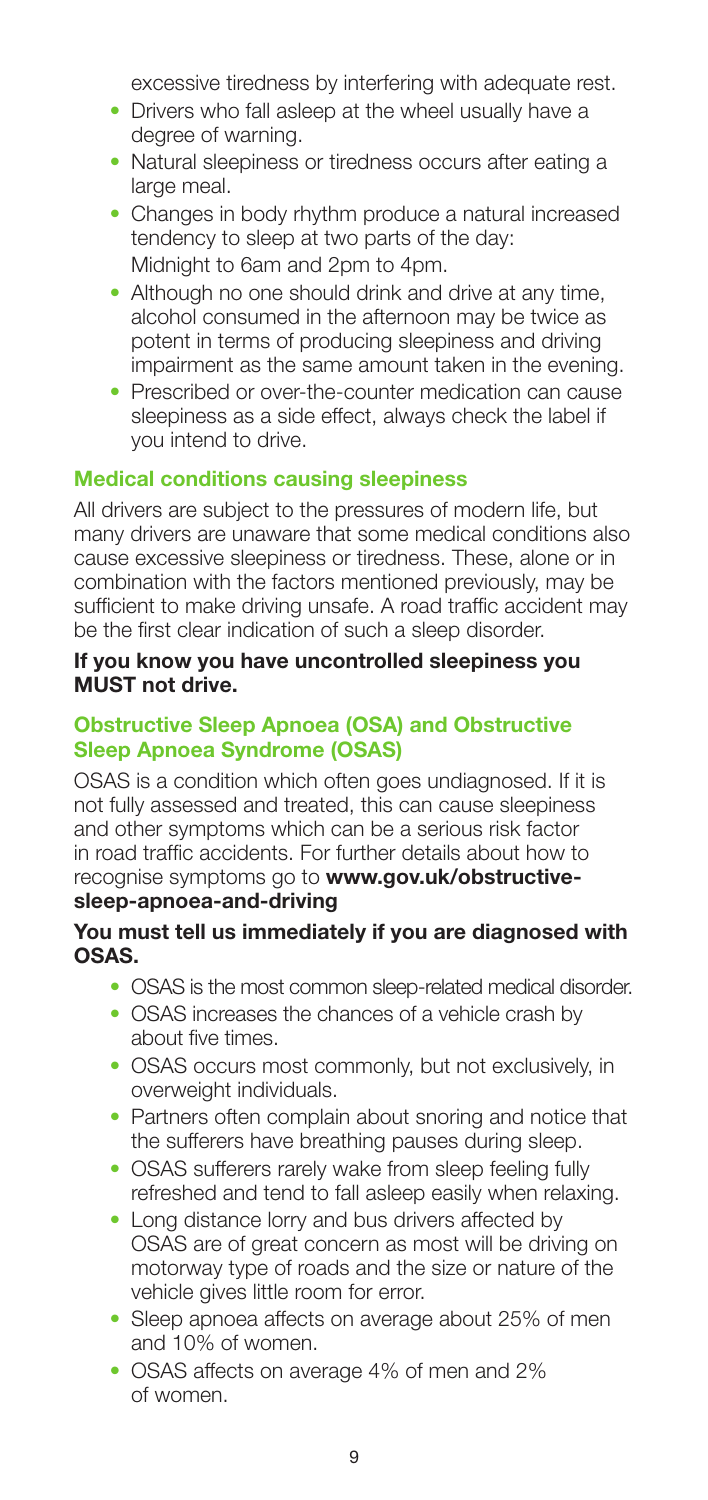- Sleep problems arise more commonly in older people.
- Lifestyle changes, for example weight loss or cutting back on alcohol, will help ease the symptoms of OSA.
- The most widely effective treatment for OSAS is Continuous Positive Airway Pressure (CPAP), this requires the patient to wear a soft face mask during sleep to regulate breathing. This treatment enables patients to have a good night's sleep, so reducing daytime sleepiness and improving concentration.

#### **Other sleep related conditions**

Illnesses of the nervous system, such as Parkinson's disease, multiple sclerosis (MS), motor neurone disease (MND) and narcolepsy may also cause excessive sleepiness or fatigue although sometimes these illnesses alone may cause drivers to be unfit for driving.

Tiredness or excessive sleepiness can be a non-specific symptom of Parkinson's disease, MS, MND or may also be related to prescribed medication.

Narcolepsy also causes daytime sleepiness and tiredness as well as other symptoms that may be disabling for drivers.

### **7. Other medical conditions**

An applicant or existing licence holder is likely to be refused a Group 2 licence if they cannot meet the recommended medical quidelines for any of the following:

- any malignant condition in the last 2 years, with a significant liability to metastasise (spread) to the brain
- any other serious medical condition likely to affect the safe driving of a Group 2 vehicle
- cancer of the lung

### **C. Information for the doctor**

- The applicant is liable for any costs involved.
- Ensure you confirm the applicant's identity before the examination. You will find a list of acceptable identification documents on page 3 of this booklet.
- Ensure you fill in your details and GMC number on page 1 and sign and date section 11 on page 7 of the D4.
- Only fill in the vision assessment if you are able to fully and accurately fill in all the questions. If you are unable to do this you must tell the applicant to have this part of the assessment filled in by an optician or optometrist.
- The applicant has been advised that if glasses are worn to meet the current eyesight standard for driving, they must bring their current prescription to the examination.
- The evesight examination must be undertaken using the prescription currently worn for driving.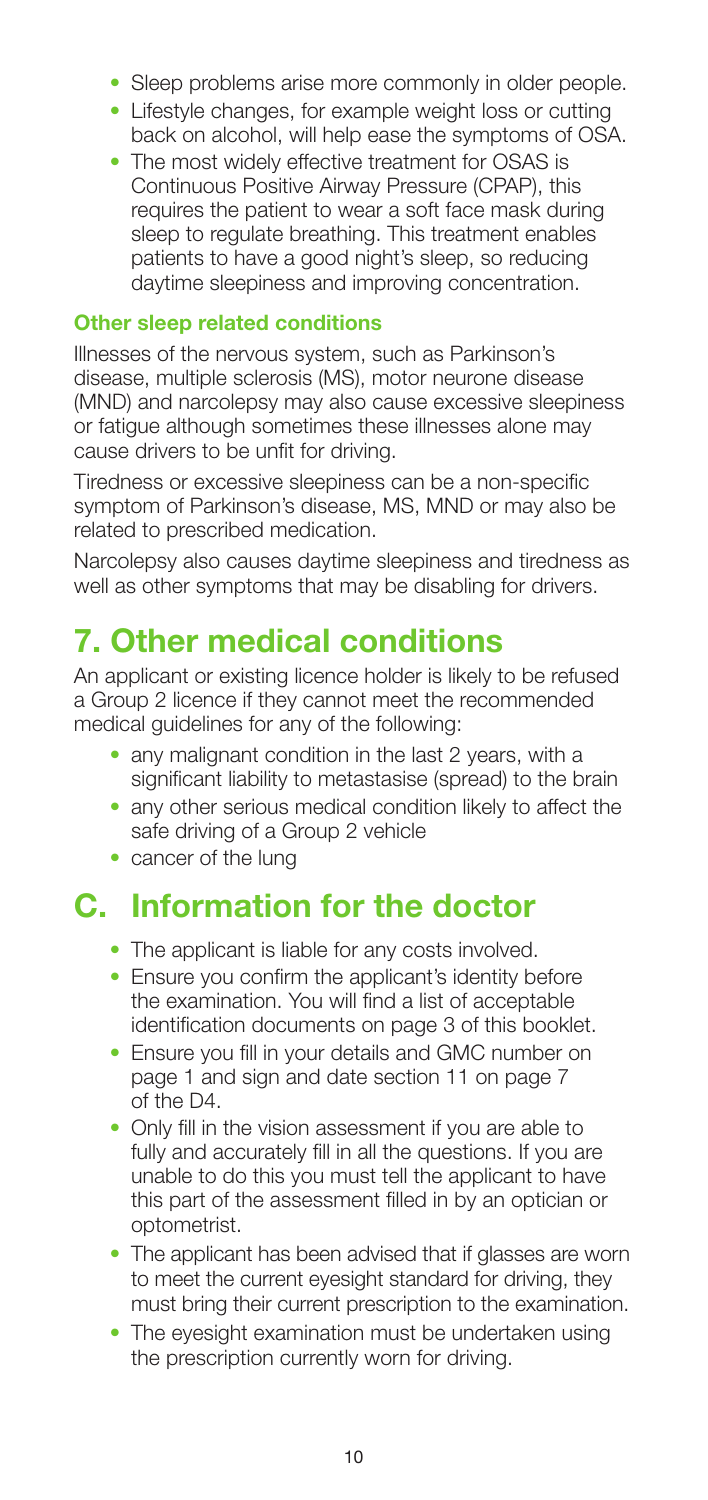- If the applicant does not need glasses for driving. uses contact lenses or has a minus (-) dioptre prescription, question 2(d) of the vision assessment can be answered No.
- If you're carrying out an examination on behalf of a company or the examination was arranged through another company, then you must provide the details of that company.
- You should only provide a practice address if you are the applicant's GP or you are not acting on behalf of a company.

#### **You must be able to:**

- confirm the strength of glasses (dioptres) from a prescription
- measure the applicant's visual acuity to at least 6/7.5 (decimal 0.8) of a Snellen chart (you may need to purchase a new chart to do this)

We will not accept a Snellen reading shown with a plus (+) or minus (-) e.g. 6/6-2 or 6/9+3.

#### **Examining the applicant**

- The eyesight standards are explained in section B, 'Vision assessment' in this booklet.
- You must examine the applicant fully and fill in sections 1-11 of the medical examination report D4.
- Please obtain details of the applicant's medical history.
- Section 2 please note that if diabetes is managed by treatments other than insulin or S&G medication, questions 2 a-d do not need to be answered.
- Any amendments must be signed and dated.
- Details of any condition not covered by the report should be provided in section 9 of the D4.
- If the applicant has a medical condition affecting their visual field, DVLA will commission formal visual field testing at a later date.

### **D. Information for the optician or optometrist**

Anyone applying for a Group 2 licence must now provide a vision assessment as part of their D4 medical examination report. The vision assessment can be filled in by a doctor, optician or optometrist.

In some cases the doctor may not be able to fully fill in the report and will have advised the applicant to arrange an appointment with an optician or optometrist. The applicant is liable for any costs involved.

Please ensure you confirm the applicant's identity before the examination. You will find a list of acceptable identification documents on page 3 of this booklet.